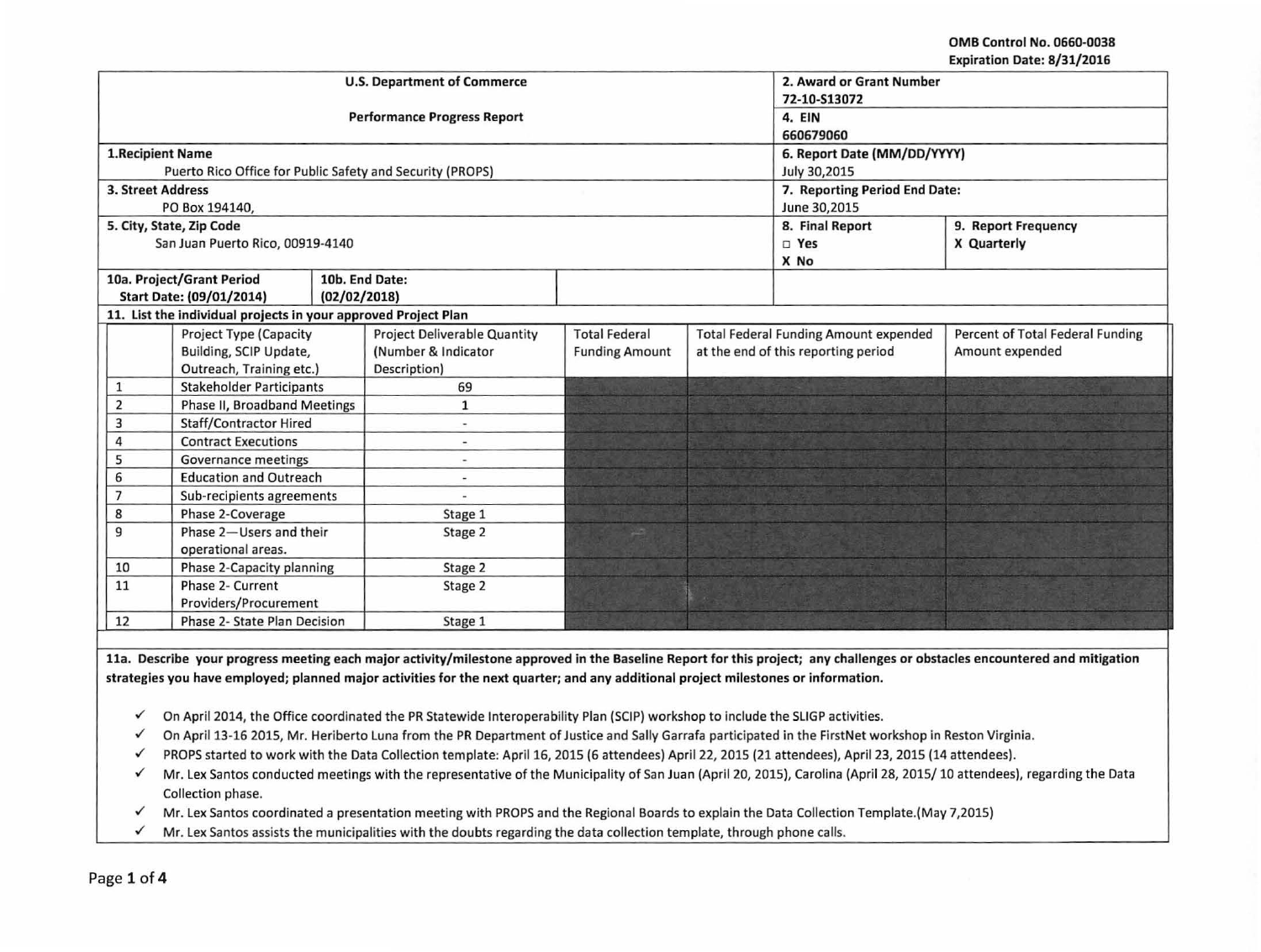- Follow up calls to the municipalities regarding the status of the data collection template. At this period only three municipalities completed the information during this period. (Carolina, Las Marias y Rincon). We found less proactivity or commitment with the municipalities' representatives to complete this task. Due the economic crisis that Puerto Rico has, various municipalities like Ponce reduced the laboral hours of the employees.
- ./ PROPS started the process of interviews candidates to help with the Data Collection activities. We selected two data collectors to work with the activity, as soon NTIA approve the Revised SUGP Budget.
- $\checkmark$  Meeting with José Rodríguez and Sheila Mercado of the Communication Regulatory Board Representatives, regarding the information that they have related the Data Collection. Explain the Objectives of this phase. (May 19, 2015) .
- $\checkmark$  Mr. Lex Santos started to verify hotels for the Second Outreach event.
- $\checkmark$  Mr. Lex Santos, verified different websites to get additional information or lesson learn activities to apply to our outreach implementation
- ./ Mrs. Ruth Silva, PREMA CIO and Sally Garrafa, participated in the PSCR 2015, workshop conducted In June 2015 in San Diego, California. PROPS sent the invitation to Mr. Jose Pabon, Public Works, delegate and Mr. Heriberto Luna, PR Department of Justice, CJIS director; they can participate for previously compromise.

11b. If the project team anticipates requesting any changes to the approved Baseline Report In the next quarter, describe those below. Note that any substantive changes to the Baseline Report must be approved by the Department of Commerce before implementation.

On July 28, 2015 PROPS submitted the Revised Budget of the project for NTIA approval.

11c. Provide any other information that would be useful to NTIA as it assesses this project's progress.

On Aprll14, 2015 PROPS conducted the SCIP workshop to update the plan to include the Broadband project.

As mentioned in 11a. Several candidates had been interviewed to assist in the Second Phase of the project (Data Collection) which provides assistance to the Homeland Security Regional Board with the data collection process.

11d. Describe any success stories or best practices you have Identified. Please be as specific as possible.

A major event as workshop for the Phase II will be provide for the state first responders and the 12 Homeland Security Regional Boards which represents 78 municipalities and the Puerto Rico Broadband Committee.

12. Personnel

12a. If the project is not fully staffed, describe how any lack of staffing may impact the project's time line and when the project will be fully staffed.

## 12b. Staffing Table

| <b>Job Title</b>                 | FTE <sub>%</sub> | <b>Project(s) Assigned</b> | <b>Change</b>         |
|----------------------------------|------------------|----------------------------|-----------------------|
| <b>Full time Program Manager</b> | 100%             | <b>Manage the Project</b>  | Position vacant as of |
|                                  |                  |                            | Jan 17.2015           |
| Mr. Miguel A. Ríos Torres        | 3%               | <b>SPOC</b>                |                       |
| Mrs. Sally Garrafa Echevarría    | 30%              | <b>Project Director</b>    |                       |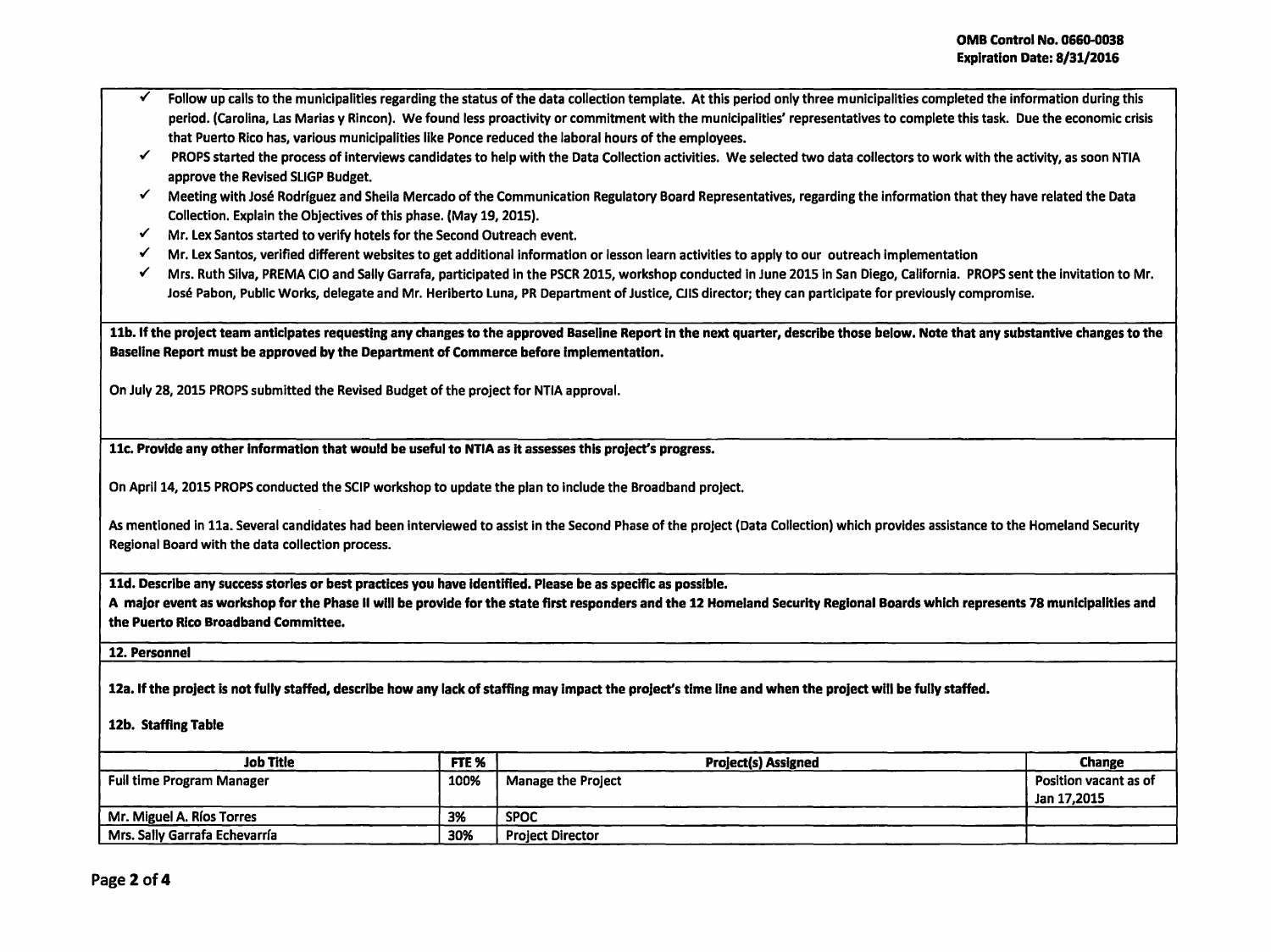|                                                     |                             |                                                  | made public the job position through the newspaper to make new interviews.                                                                                                                      |                         |                            |                   |                      |                                |                        | Various situation affected hire the Program Manager, one the language barrier and the other because our office at this moment any employee in our office has a permanent job. We     |
|-----------------------------------------------------|-----------------------------|--------------------------------------------------|-------------------------------------------------------------------------------------------------------------------------------------------------------------------------------------------------|-------------------------|----------------------------|-------------------|----------------------|--------------------------------|------------------------|--------------------------------------------------------------------------------------------------------------------------------------------------------------------------------------|
|                                                     |                             |                                                  |                                                                                                                                                                                                 |                         | Add Row                    | <b>Remove Row</b> |                      |                                |                        |                                                                                                                                                                                      |
| 13. Subcontracts (Vendors and/or Subrecipients) N/A |                             |                                                  |                                                                                                                                                                                                 |                         |                            |                   |                      |                                |                        |                                                                                                                                                                                      |
|                                                     |                             |                                                  | 13a. Subcontracts Table - Include all subcontractors. The totals from this table must equal the "Subcontracts Total" in Question 14f.                                                           |                         |                            |                   |                      |                                |                        |                                                                                                                                                                                      |
|                                                     |                             |                                                  |                                                                                                                                                                                                 |                         |                            |                   |                      |                                |                        |                                                                                                                                                                                      |
| Name                                                | <b>Subcontract Purpose</b>  |                                                  | Type                                                                                                                                                                                            | RFP/RFQ                 | Contract                   | Start             | <b>End Date</b>      | <b>Total Federal</b>           | <b>Total Matching</b>  | Project and % Assigned                                                                                                                                                               |
|                                                     |                             |                                                  | (Vendor/Subrec.)                                                                                                                                                                                | Issued                  | Executed                   | Date              |                      | <b>Funds Allocated</b>         | <b>Funds Allocated</b> |                                                                                                                                                                                      |
|                                                     |                             |                                                  |                                                                                                                                                                                                 | (Y/N)                   | (Y/N)                      |                   |                      |                                |                        |                                                                                                                                                                                      |
| Mr. Lex                                             | <b>Technical Advisor as</b> |                                                  | Vendor                                                                                                                                                                                          | <b>PROPS</b>            | Y                          | 02/19/2015        | 06/30/2015           | 13,720.00                      | 0                      |                                                                                                                                                                                      |
| Santos                                              | Program Manager             |                                                  | (contractual)                                                                                                                                                                                   | conducted<br>interviews |                            |                   |                      |                                |                        |                                                                                                                                                                                      |
|                                                     |                             |                                                  | 13b. Describe any challenges encountered with vendors and/or subrecipients.                                                                                                                     |                         |                            |                   |                      |                                |                        |                                                                                                                                                                                      |
| 14. Budget Worksheet                                |                             |                                                  |                                                                                                                                                                                                 |                         |                            |                   |                      |                                |                        |                                                                                                                                                                                      |
|                                                     |                             |                                                  | Columns 2, 3 and 4 must match your current project budget for the entire award, which is the SF-424A on file.<br>Only list matching funds that the Department of Commerce has already approved. |                         |                            |                   |                      |                                |                        |                                                                                                                                                                                      |
| Project Budget Element (1)                          |                             | <b>Federal Funds</b><br><b>Approved Matching</b> |                                                                                                                                                                                                 |                         |                            |                   | <b>Federal Funds</b> | <b>Approved Matching Funds</b> |                        | Total Funds Expended (7)                                                                                                                                                             |
|                                                     |                             | Awarded (2)                                      | Funds (3)                                                                                                                                                                                       |                         | <b>Total Budget</b><br>(4) |                   | Expended (5)         |                                |                        |                                                                                                                                                                                      |
| a. Personnel Salaries                               |                             | 201,600.00                                       |                                                                                                                                                                                                 | 117,600.00              | 319,200.00                 |                   | 59,463.00            | Expended (6)<br>15,693.25      |                        | 75,156.25                                                                                                                                                                            |
| b. Personnel Fringe Benefits                        |                             | 50,400.00                                        |                                                                                                                                                                                                 | 29,400.00               | 79,800.00                  |                   | 10,048.00            | 2,956.84                       |                        | 13,004.84                                                                                                                                                                            |
| c. Travel                                           |                             | 93,600.00                                        |                                                                                                                                                                                                 | 0.00                    | 93,600.00                  |                   | 45,456.00            | 0.00                           |                        | 45,456.00                                                                                                                                                                            |
| d. Equipment                                        |                             | 0.00                                             |                                                                                                                                                                                                 | 0.00                    | 0.00                       |                   | 0.00                 | 0.00                           |                        | 0.00                                                                                                                                                                                 |
| e. Materials/Supplies                               |                             | 16,624.00                                        |                                                                                                                                                                                                 | 0.00                    | 16,624.00                  |                   | 5,551.00             | 0.00                           |                        | 5,551.00                                                                                                                                                                             |
| f. Subcontracts Total                               |                             | 1,015,800.00                                     |                                                                                                                                                                                                 | 211,160.00              | 1,226,960.00               |                   | 22,480.00            | 0.00                           |                        | 22,480.00                                                                                                                                                                            |
| g. Other                                            |                             | 54,600.00                                        |                                                                                                                                                                                                 | 0.00                    | 54,600.00                  |                   | 9,491.00             | 0.00                           |                        | 9,491.00                                                                                                                                                                             |
| h. Indirect                                         |                             | 0.00                                             |                                                                                                                                                                                                 | 0.00                    | 0.00                       |                   | 0.00                 | 0.00                           |                        | 0.00                                                                                                                                                                                 |
| i. Total Costs                                      |                             | 1,432,624.00                                     |                                                                                                                                                                                                 | 358,160.00              | 1,790,784.00               |                   | 152,489.00           | 18,650.09                      |                        | 171,139.09                                                                                                                                                                           |
| j. % of Total                                       |                             | 80%                                              |                                                                                                                                                                                                 | 20%                     | 100%                       |                   | 89%                  | 10.9%                          |                        | 100%                                                                                                                                                                                 |
|                                                     |                             |                                                  |                                                                                                                                                                                                 |                         |                            |                   |                      |                                |                        | 15. Certification: I certify to the best of my knowledge and belief that this report is correct and complete for performance of activities for the purpose(s) set forth in the award |